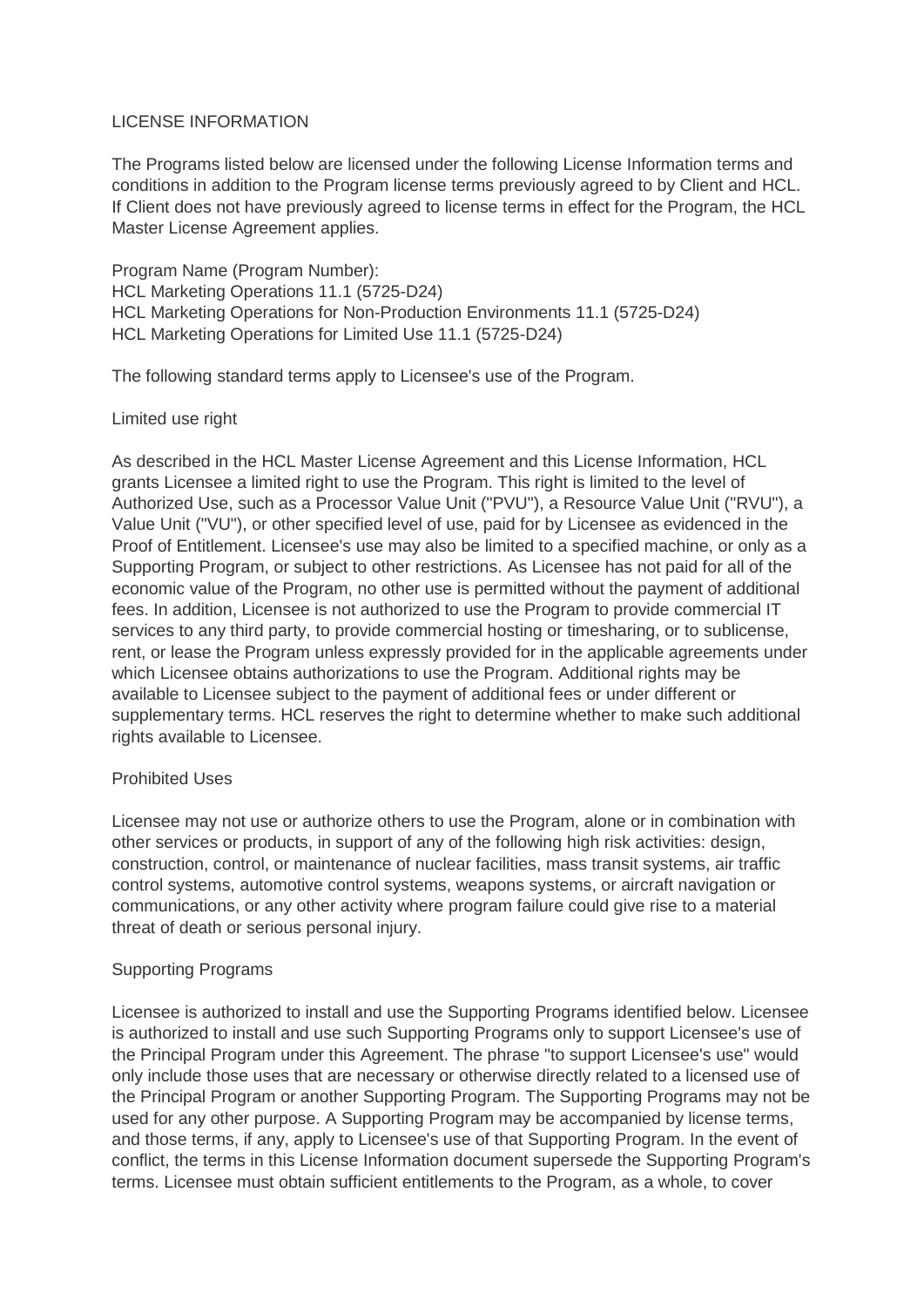Licensee's installation and use of all of the Supporting Programs, unless separate entitlements are provided within this License Information document. For example, if this Program were licensed on a PVU (Processor Value Unit) basis and Licensee were to install the Principal Program or a Supporting Program on a 100 PVU machine (physical or virtual) and another Supporting Program on a second 100 PVU machine, Licensee would be required to obtain 200 PVU entitlements to the Program.

Supporting Programs: IBM Cognos Analytics v11.0 IBM WebSphere Application Server Base V8.5.5 HCL Marketing Platform V11.1 IBM DB2 Workgroup Edition v11.1 IBM UrbanCode Deploy V6.2.1

Prohibited Components

Notwithstanding any provision in the Agreement, Licensee is not authorized to use any of the following components or functions of the Program:

HCL Marketing Operations API 11.1

HCL Marketing Asset Management Add-On 11.1

HCL Financial Management Add-On 11.1

Non-Production Limitation

If the Program is designated as "Non-Production", the Program can only be deployed as part of the Licensee's internal development and test environment for internal non-production activities, including but not limited to testing, performance tuning, fault diagnosis, internal benchmarking, staging, quality assurance activity and/or developing internally used additions or extensions to the Program using published application programming interfaces. Licensee is not authorized to use any part of the Program for any other purposes without acquiring the appropriate production entitlements.

### **Privacy**

Licensee acknowledges and agrees that IBM may use cookie and tracking technologies to collect personal information in gathering product usage statistics and information designed to help improve user experience and/or to tailor interactions with users in accordance with the HCL online Privacy Statement.

### **Benchmarking**

Licensee may disclose the results of any benchmark test of the Program or its subcomponents to any third party provided that Licensee (A) publicly discloses the complete methodology used in the benchmark test (for example, hardware and software setup, installation procedure and configuration files), (B) performs Licensee's benchmark testing running the Program in its Specified Operating Environment using the latest applicable updates, patches and fixes available for the Program from HCL or third parties that provide HCL products ("Third Parties"), and (C) follows any and all performance tuning and "best practices" guidance available in the Program's documentation and on HCL's support web sites for the Program. If Licensee publishes the results of any benchmark tests for the Program, then notwithstanding anything to the contrary in any agreement between Licensee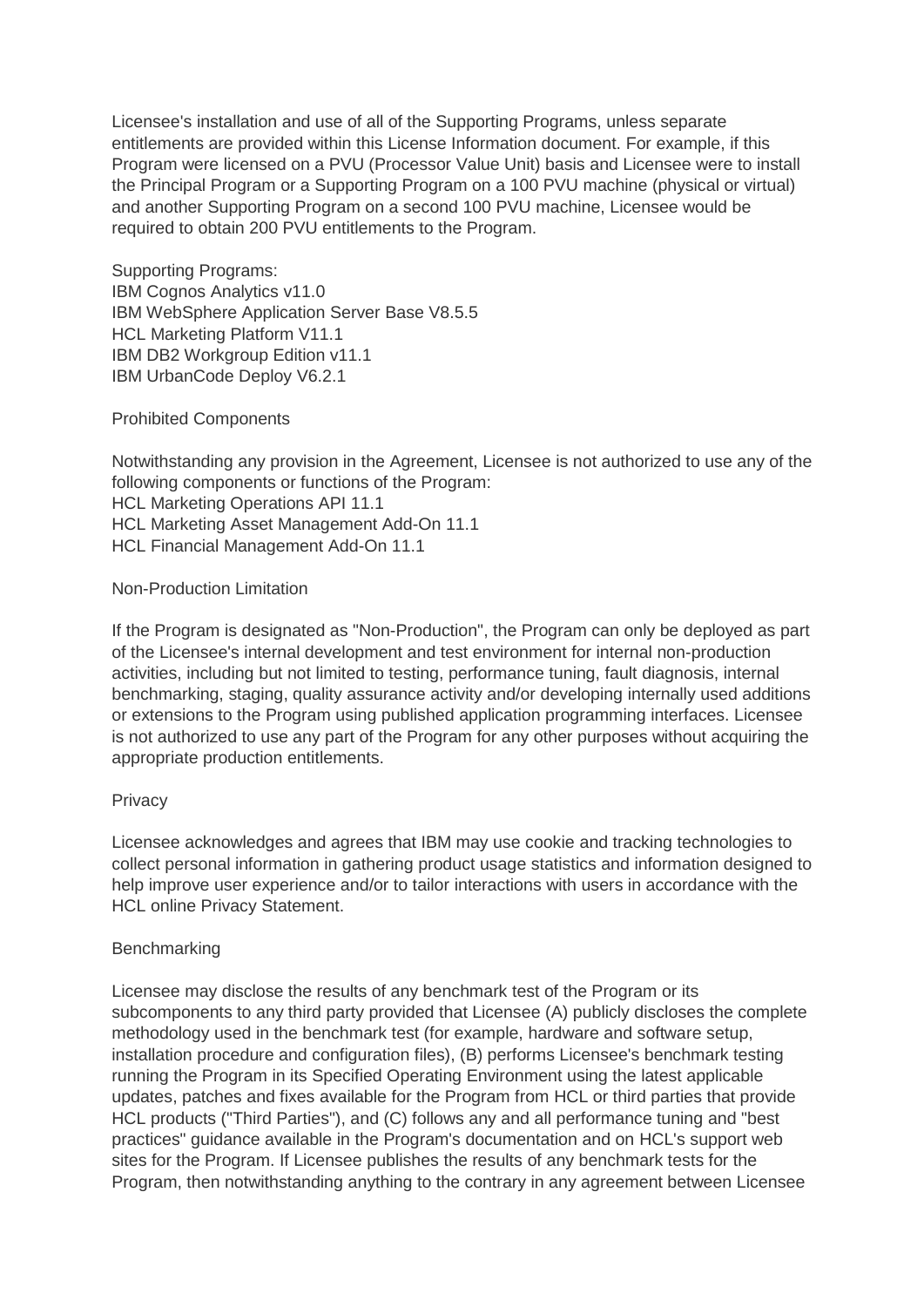and HCL or Third Parties, HCL and Third Parties will have the right to publish the results of benchmark tests with respect to Licensee's products provided HCL or Third Parties complies with the requirements of (A), (B) and (C) above in its testing of Licensee's products.

Notwithstanding the foregoing, under no circumstances may Licensee publish the results of benchmark tests run on Oracle Outside In Technology without prior written permission.

The above benchmarking terms apply to the following Programs or subcomponents: HCL Marketing Operations 11.1 HCL Marketing Operations for Non-Production Environments 11.1

## Export and Import Restrictions

This Program may contain cryptography. Transfer to, or use by, users of the Program may be prohibited or subject to export or import laws, regulations or policies, including those of the United States Export Administration Regulations. Licensee assumes all responsibility for complying with all applicable laws, regulations, and policies regarding the export, import, or use of this Program, including but not limited to, U.S. restrictions on exports or reexports.

The following units of measure may apply to Licensee's use of the Program.

## Authorized User

Authorized User is a unit of measure by which the Program can be licensed. An Authorized User is a unique person who is given access to the Program. The Program may be installed on any number of computers or servers and each Authorized User may have simultaneous access to any number of instances of the Program at one time. Licensee must obtain separate, dedicated entitlements for each Authorized User given access to the Program in any manner directly or indirectly (for example: via a multiplexing program, device, or application server) through any means. An entitlement for an Authorized User is unique to that Authorized User and may not be shared, nor may it be reassigned other than for the permanent transfer of the Authorized User entitlement to another person.

### Install

Install is a unit of measure by which the Program can be licensed. An Install is an installed copy of the Program on a physical or virtual disk made available to be executed on a computer. Licensee must obtain an entitlement for each Install of the Program.

In addition to the above, the following terms apply to Licensee's use of the Program.

# 1. Cumulative Entitlements

Authorized User and Install entitlements are not alternative means for licensing HCL Marketing Operations. Licensee must obtain sufficient Authorized User entitlements to cover the users of HCL Marketing Operations as well as the appropriate number of Install entitlements for HCL Marketing Operations.